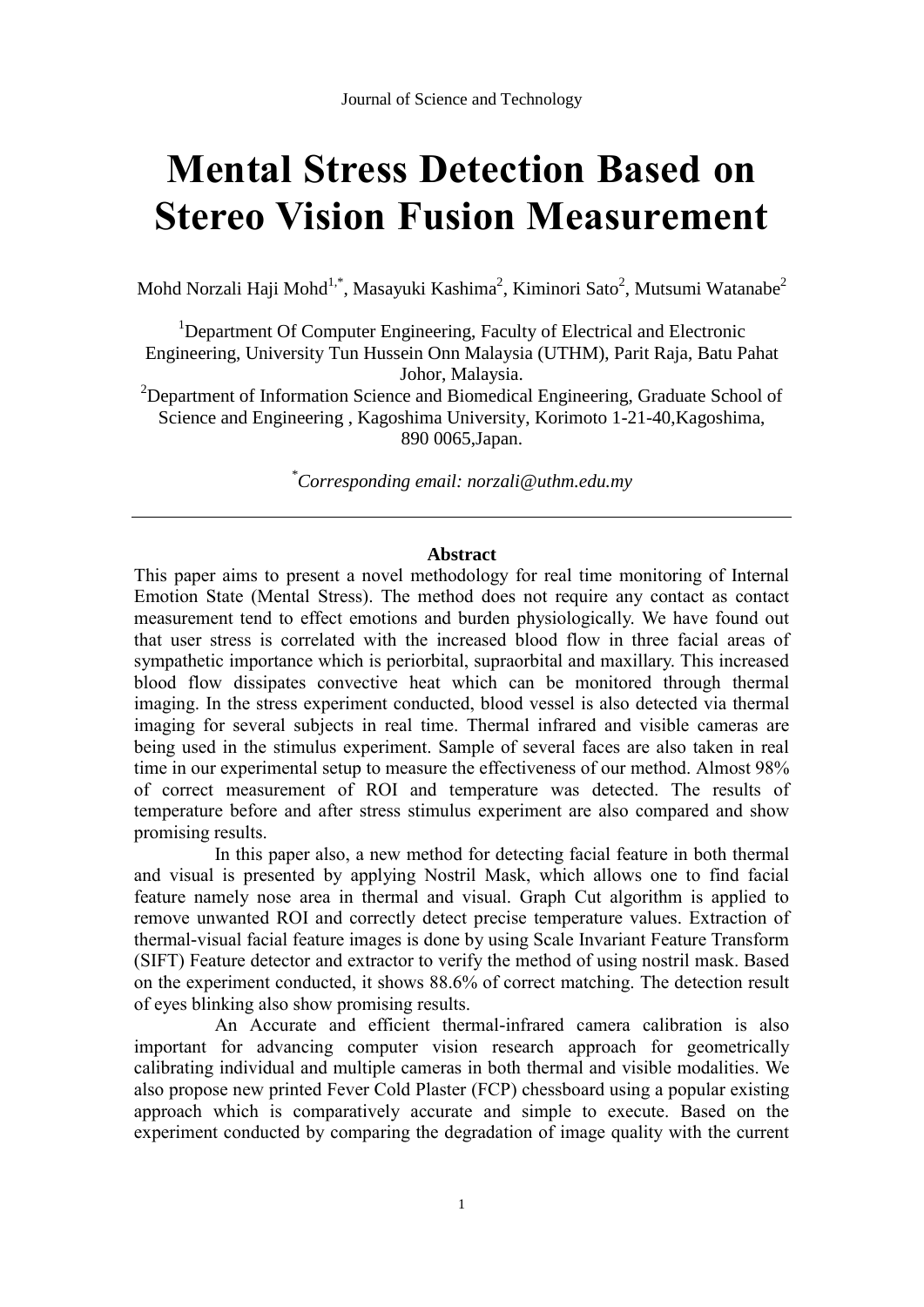approach, our proposed chessboard can be more clearly located than those on the applied standard chessboard by 39%.

**Keywords:** camera calibration; face and gesture recognition; edge and feature detection; image processing software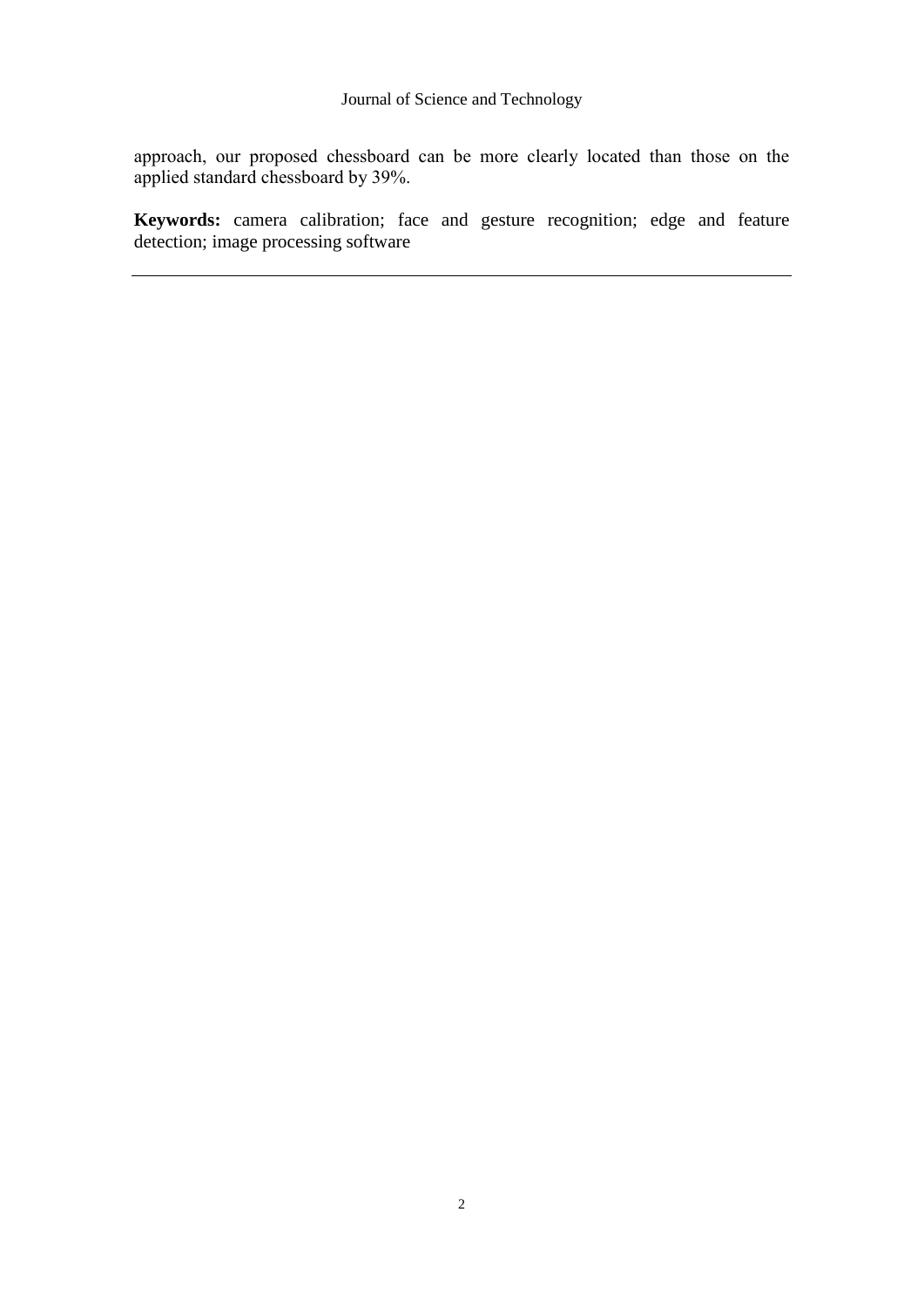# 1. **INTRODUCTION**

Various methods for internal state measurement such as mental stress have been previously proposed which utilizes the changes of physiological quantities such as blood pressure, heart rate, salivary amylase and electromyography (EMG) [1]. These quantities can be measured invasively by the use of expensive instruments. In this paper we introduce an integrated non-invasive measurement through purely imaging means. The proposed booth setup is equipped with Thermal IR and Visual Camera Sensors. A monitor and a speaker are also installed to provide mental and acoustic stimulus to monitor changes in facial sign and brain waves. These experiments will be done at a later stage.

Face recognition system based on visual images have reached significant level of maturity with some practical success. However, the performance of visual face recognition may degrade under poor illuminations conditions, for subjects of various skin colour and the changes in facial expression. The use of infrared in face recognition allows the limitations of visible face recognition to be overcome. However, infrared suffers from other limitations like opacity to glasses. The overlap between segmented and ground truth.



**Figure 1**: Overall System.

Multi modal fusion comes with the promise of combining the best of each modalities and overcoming their limitations [2]. Facial feature in thermal is difficult to locate because of the poorer contrast between the features and the face in IR images. In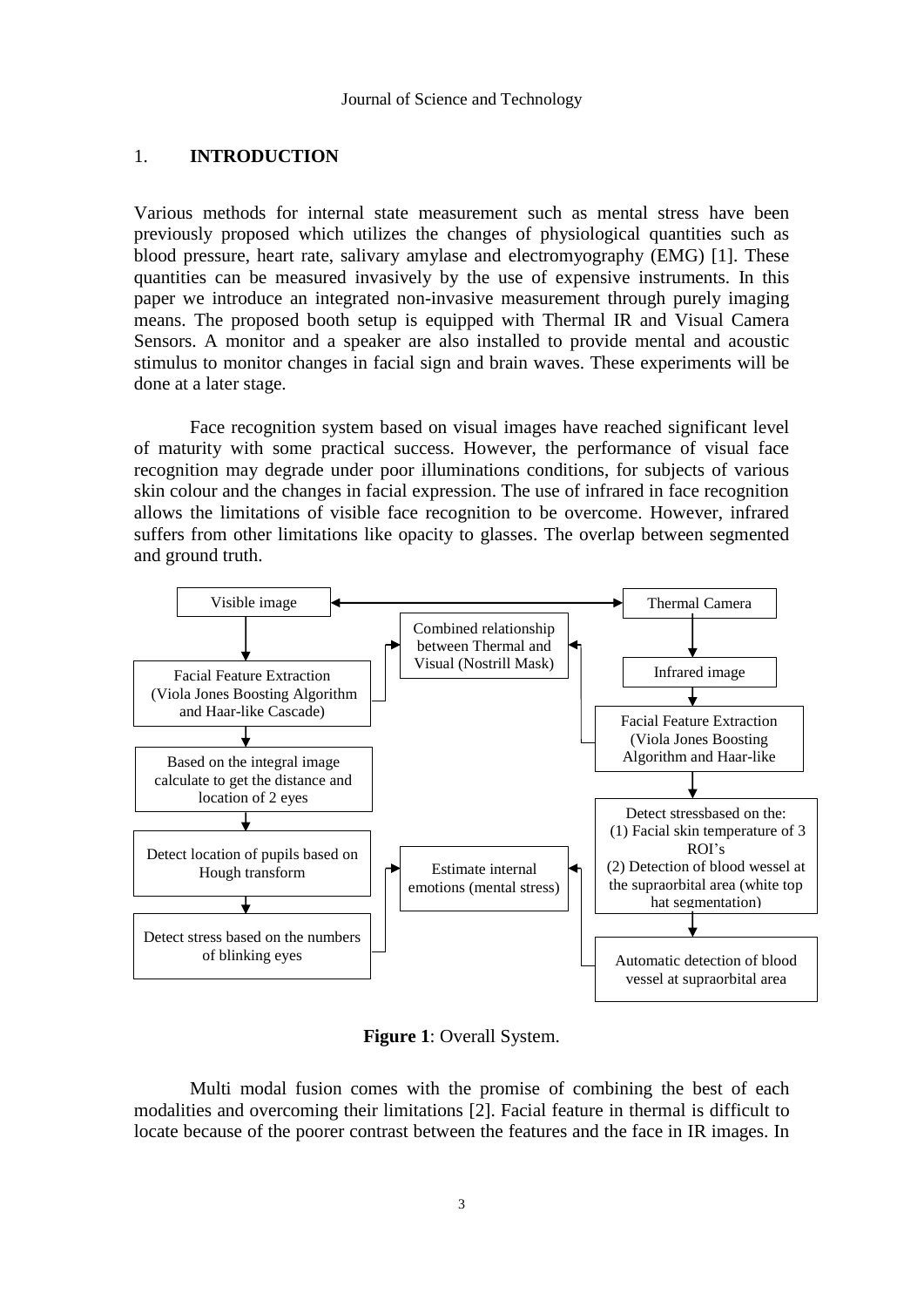this paper, one common feature that can be automatically located in both thermalvisible domains is the nostril area. This is due to the changes of temperature in nostril area in thermal domain and the higher contrast value in visual domain. An outline of our approach is shown in Figure 1. The combined relationship includes two parts:1) The relative position between the thermal and visible camera that are calibrated using special calibration board [3].2) The relative position and head pose based on nostril mask in thermal and visible. We have also analysed the use of SIFT descriptor as feature matching in thermal and visual domain to verify our method using nostril mask [4]



**Figure 2:** (a) Forehead Anatomy, (b) Thermal facial during stress (MWIR).

This paper presents a novel methodology for real time monitoring of internal emotion state particularly mental stress. The method does not require any contact as con-tact measurement tend to effect emotions and burden physiologically. Based on recent study [5, 6 and 7] con-ducted, we have found out that user stress is correlated with the increased blood flow in three facial areas of sympathetic importance which is periorbital, supraorbital and maxillary. This increased blood flow dissipates convective heat which can be monitored through mid-wave infrared (MWIR, 3-5µm) camera (Figure 2 (b)) [8].Our approach is different which is trying to implement it on a longwave infrared (LWIR, 8-14µm) cam-era.

# **2. PROPOSED SYSTEM**

# **2.1 Image Registration and Collaboration**

The relative position between the IR and visible cameras is calibrated by using the special calibration board suggested previously [9]. With some small adjustment and preparation where cold fever plasters are attached to the back of the calibration points on a chessboard, the calibration points can be reliably located in thermal IR and visible domain.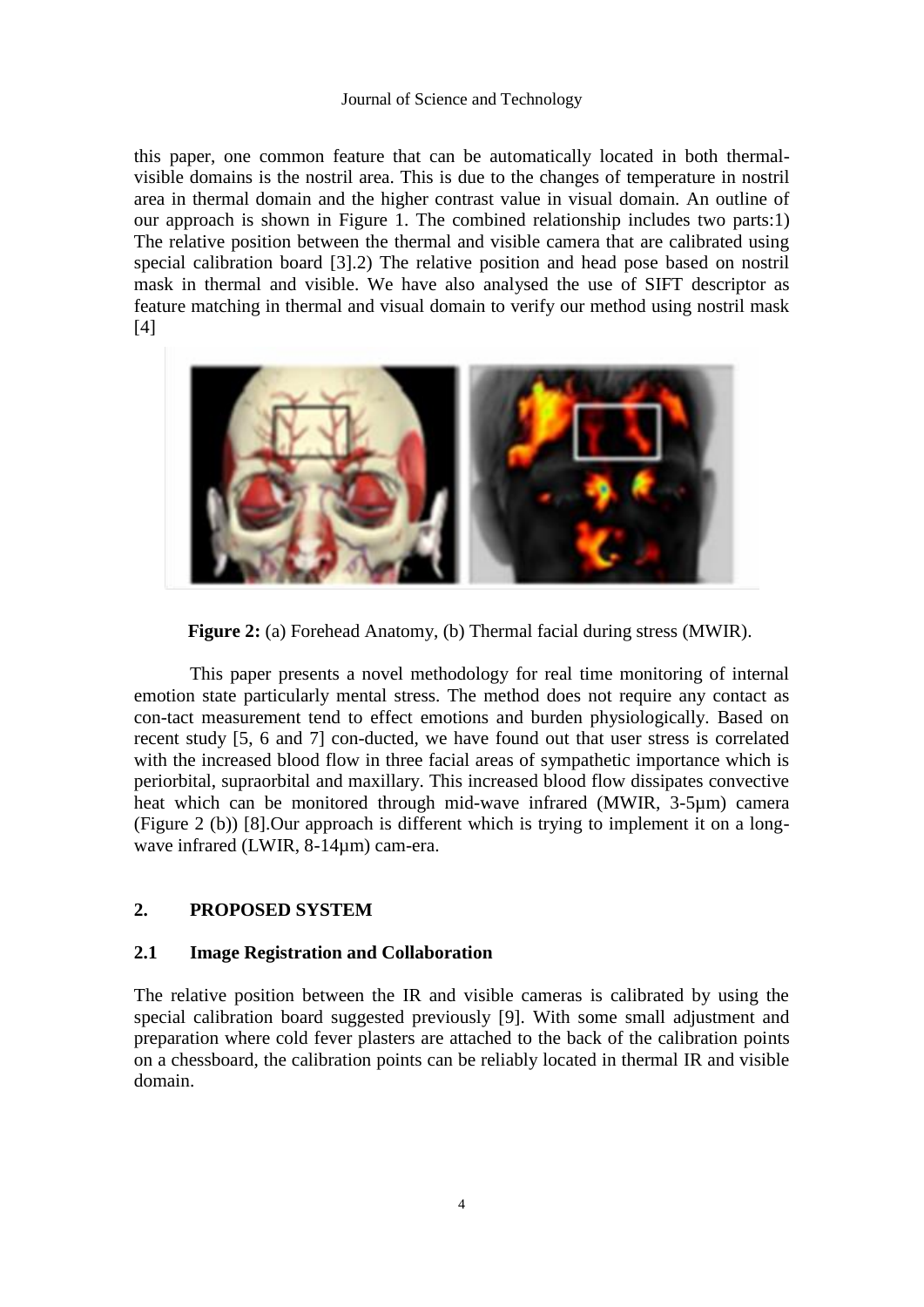One of the common strategies to simplify correspondence problem between IR and visible domain is to exploit epipolar geometry (Figure 3 (b)). The relative position between thermal-visible stereo cameras is calculated using the heated calibration board which is due to the emissivity difference between the black and white squares on the grid. The output of the calibration method includes the relative rotation and translation of the cameras as well as the internal parameters.





(b)



(c)

**Figure 3:** (a) Calibration board (b) Initial calibration and fusion of the IR and visible-spectrum sensors. (c) Computing fundamental matrix and drawing epipolar lines from Thermal-Visual stereo calibrated images.

# **2.2 Image Calibration of Thermal IR and Visible Stereo Camera**

The output of the calibration method includes the relative rotation R and translation T of the cameras with respect to the left hand view and the internal parameters of each camera, focal length  $f_c$ , principal point  $c_c$ , skew coefficients  $\alpha_c$  and radial and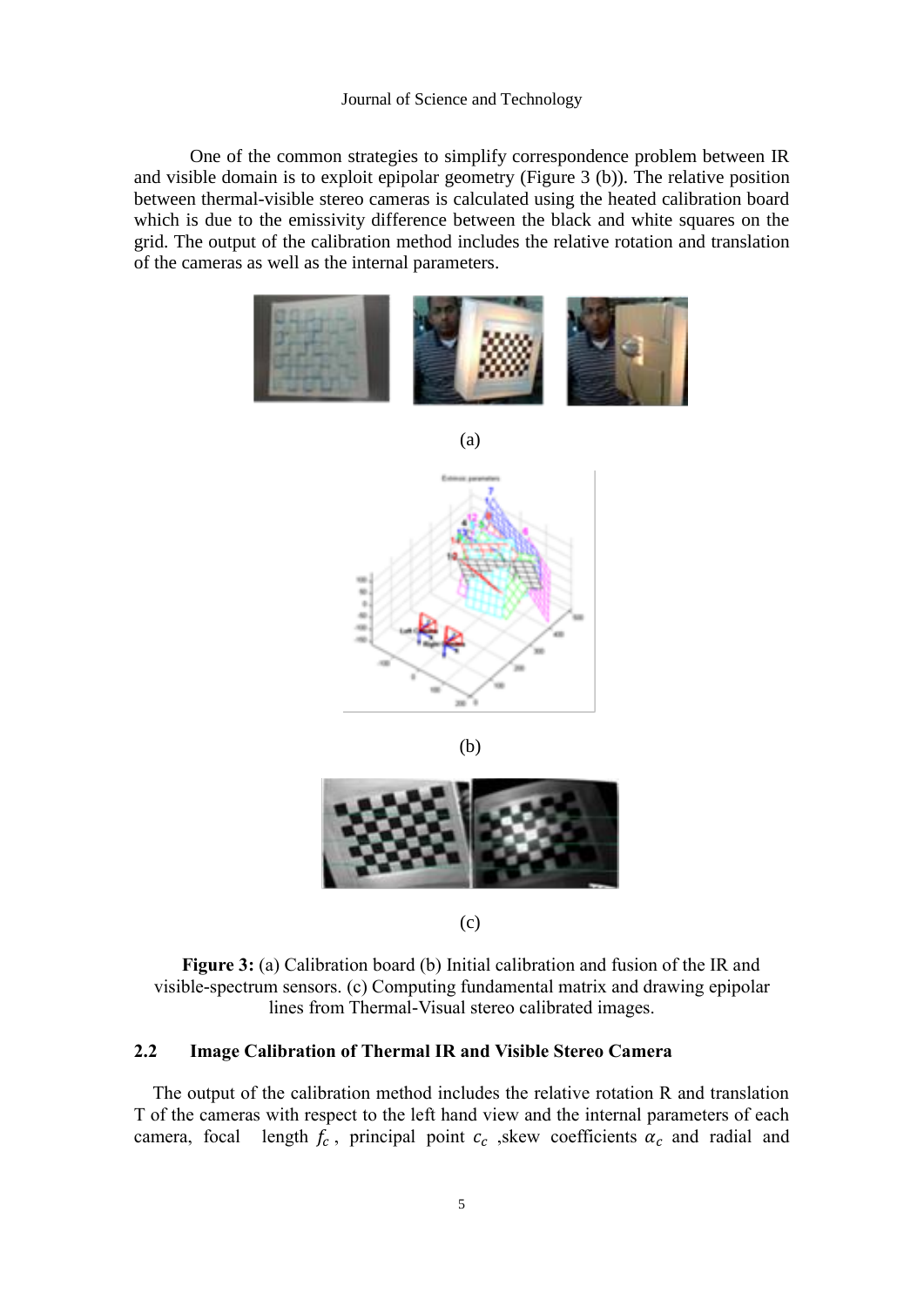tangential distortion  $k_c$ . Following stereo calibration, coordinates of a 3D point,  $p_{c}$  [ $x_c$ ,  $y_c$ ,  $z_c$ ] as follows  $P_c = T + RP$ , where *R* and *T* are their respective relative rotation and translation with respect to the world coordinates. Here, for the surface reconstruction procedure , we make use of the image point projection of the scene normalized so as to follow the pinhole camera model [10], Let the normalized (pinhole) image projection,  $p_n = [x, y]$  be given by:

$$
p_n = \begin{bmatrix} x_c/y_c \\ y_c/y_c \end{bmatrix} = \begin{bmatrix} x \\ y \end{bmatrix}.
$$
 (1)

After including the lens distortions, the new normalized point coordinates  $p_d =$  $[x_d, y_d]$  is obtained

$$
p_d = \begin{bmatrix} x_d \\ y_d \end{bmatrix} = (1 + kc(1)r^2 + kc(2)r^4 + kc(5)r^6)p_n + dx
$$
 [2]

Where  $r^2 = x^2 + y^2$ , and dx is the tangential distortion vector

$$
d_x = \begin{bmatrix} 2kc(3)x + kc(4)(r^2 + 2x^2) \\ kc(3)(r^2 + 2y^2) + 2kc(4)xy \end{bmatrix}
$$

With these ingredients, we can relate the normalized coordinate vector,  $p_d$ , and the pixel image coordinates,  $x_d$  and  $y_d$  as follows

$$
\begin{bmatrix} x_p \\ y_p \\ 1 \end{bmatrix} = K \begin{bmatrix} x_d \\ y_d \\ 1 \end{bmatrix}
$$
 [3]

Where K is known as the camera parameter matrix, which can be expressed making use of the calibration output variables as

|                         | $K = \begin{bmatrix} f_c(1) & \alpha_c * f_c(1) & cc(1) \\ 0 & f_c(2) & cc(2) \end{bmatrix}$ |  |
|-------------------------|----------------------------------------------------------------------------------------------|--|
| $\mathsf{I} \mathsf{O}$ | $\sqrt{ }$                                                                                   |  |

## **2.3 Final Facial Feature Extraction for Thermal Domain**



**Figure 4:** ROI with sympathetic importance.

Thermal face image analysis has many applications such as sensation evaluation and face recognition. Facial feature extraction in the IR image is an essential step in these applications. Certain facial areas such as periocular, nasal, cheeks and neck region produce different thermal patterns for different activities or emotions[11].Skin temperature of facial features, such as the nose and forehead, could be an effective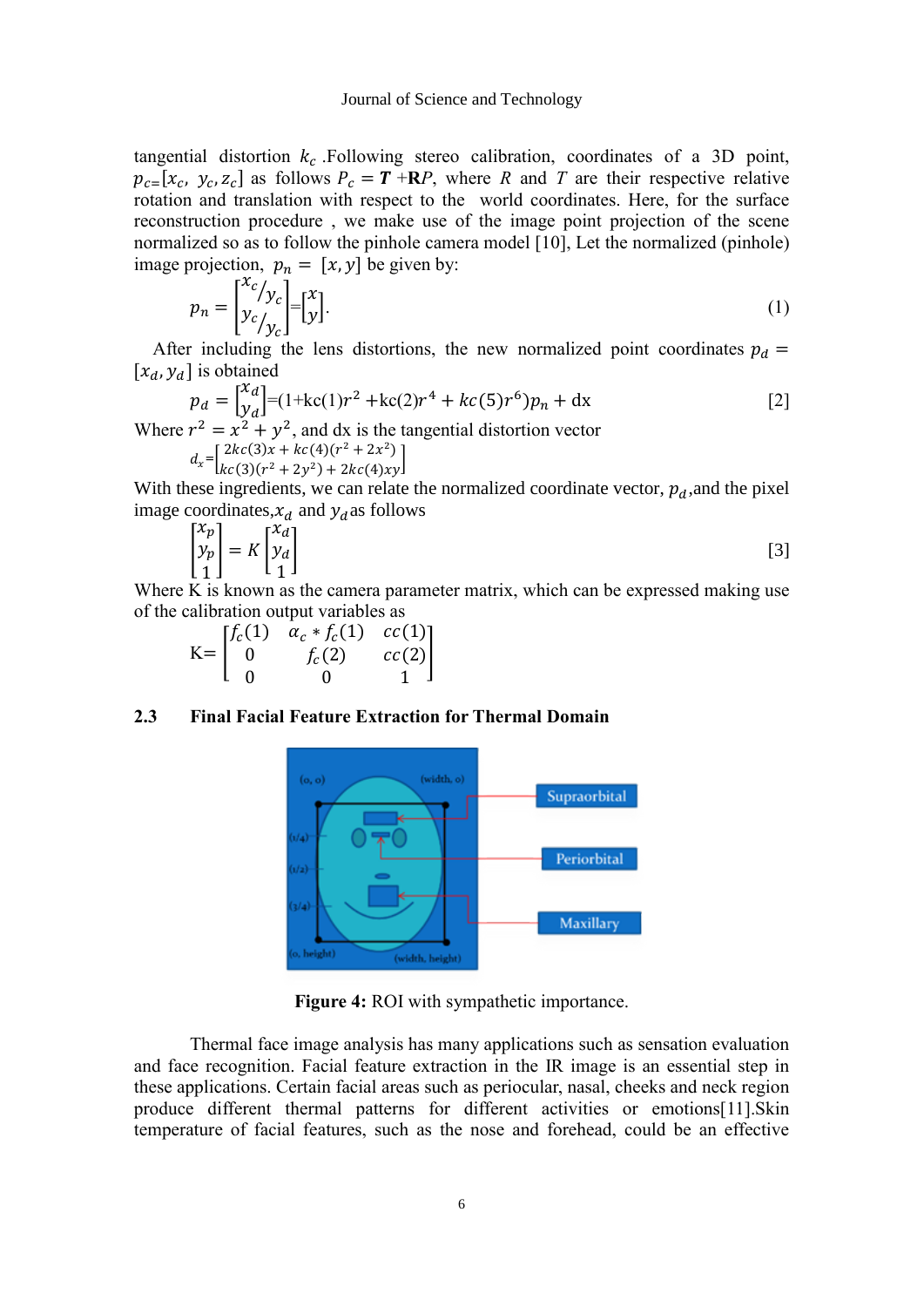indicator in objectively evaluating human sensations such as stress and fatigue [12][13].Most existing approaches manually locate the facial feature in IR image or the subject are required to wear marker[14], as it is hard to automatically locate facial features, even for the obvious features such as the corners of the eyes and mouth. This problem is caused by poorer contrast between the features and the face in IR images.

In our experiment, we have found out that by using the proposed face detection using Cascade structure with Haar-like in both Thermal and Visual can detect faces automatically. Measurement is done at three facial areas of sympathetic importance which is periorbital, supraorbital and maxillary (Fig. 4). Based on the past researches [15],[16] and [17], we have found out that 3 ROIs are the most affected during Mental Stress and focuses on the temperature in these areas.

In our experiment, at first, we detect the face region using Viola and Jones`s Boosting algorithm [13] and a set of Cascade structure with Haar-like features. Then 3 ROIs are detected based on detected face ratio. The collaboration of ROI with temperature value was done based on the relationship as in [4].





This relationship is concluded through several experiments done to ensure the accuracy. The average brightness value located around these 3 main areas is then converted to the temperature value.

Temperature=0.0819\*GrayLevel+23.762 [4] Next, we assume that the centroid of the detected face area as nose area and nostril mask is used to recalculate the detected area and map into the facial thermal image (Figure 6).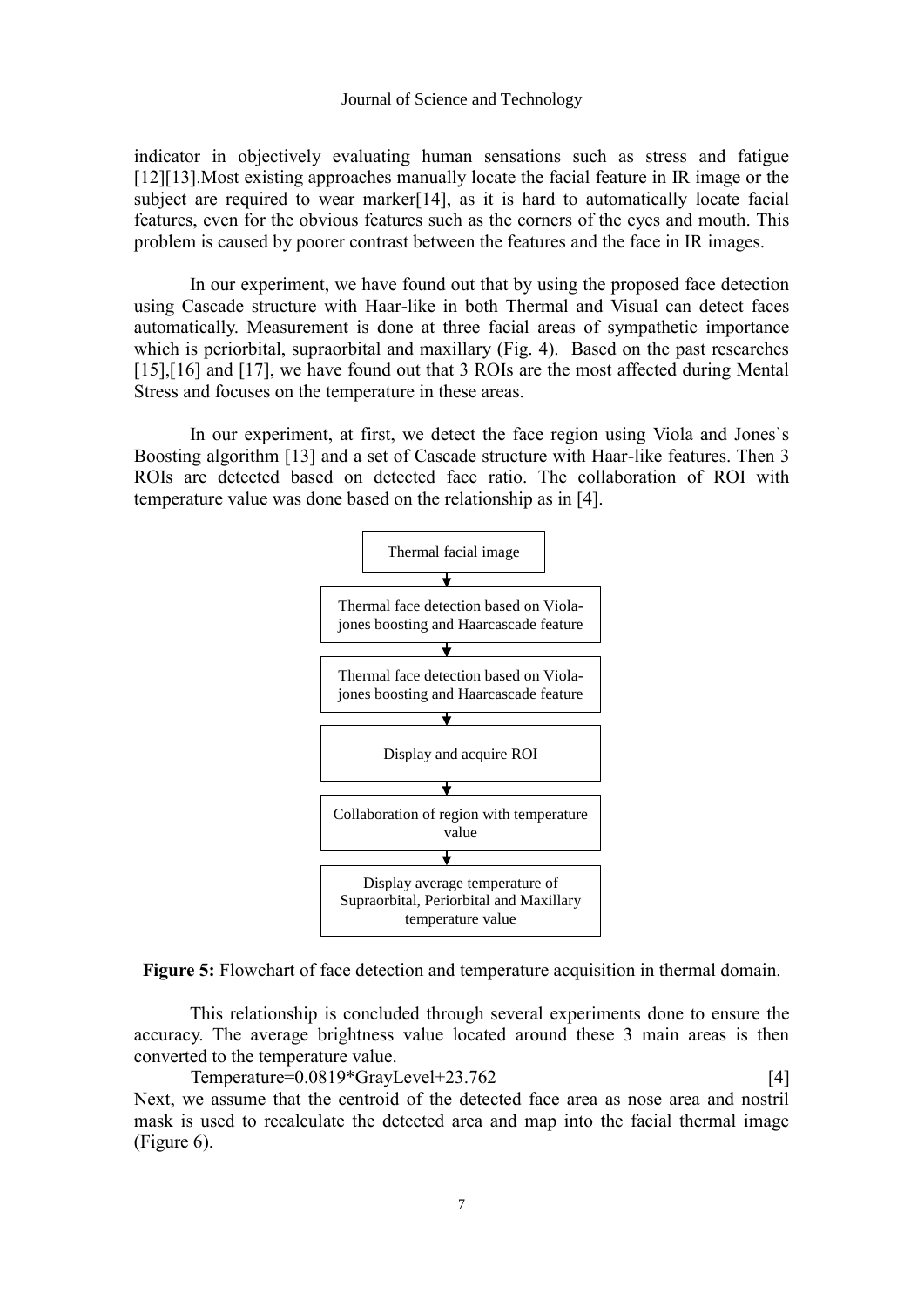



We then analyze the detected thermal face with the 3 ROIs with sympathetic importance for person wearing spectacles and without it. We found out that there are unwanted ROI such as spectacles and hair which can be excluded so that temperature reading can be done precisely (Figure 7). To overcome this problem, unwanted ROI is removed by using Graph Cut method [12]. We have concluded that the average differences before and after cropping is about 0.3-0.6 °C (Figure 8).



**Figure 7:** Detected thermal face with and without spectacles



**Figure 8:** The unwanted ROI removed using Graph Cut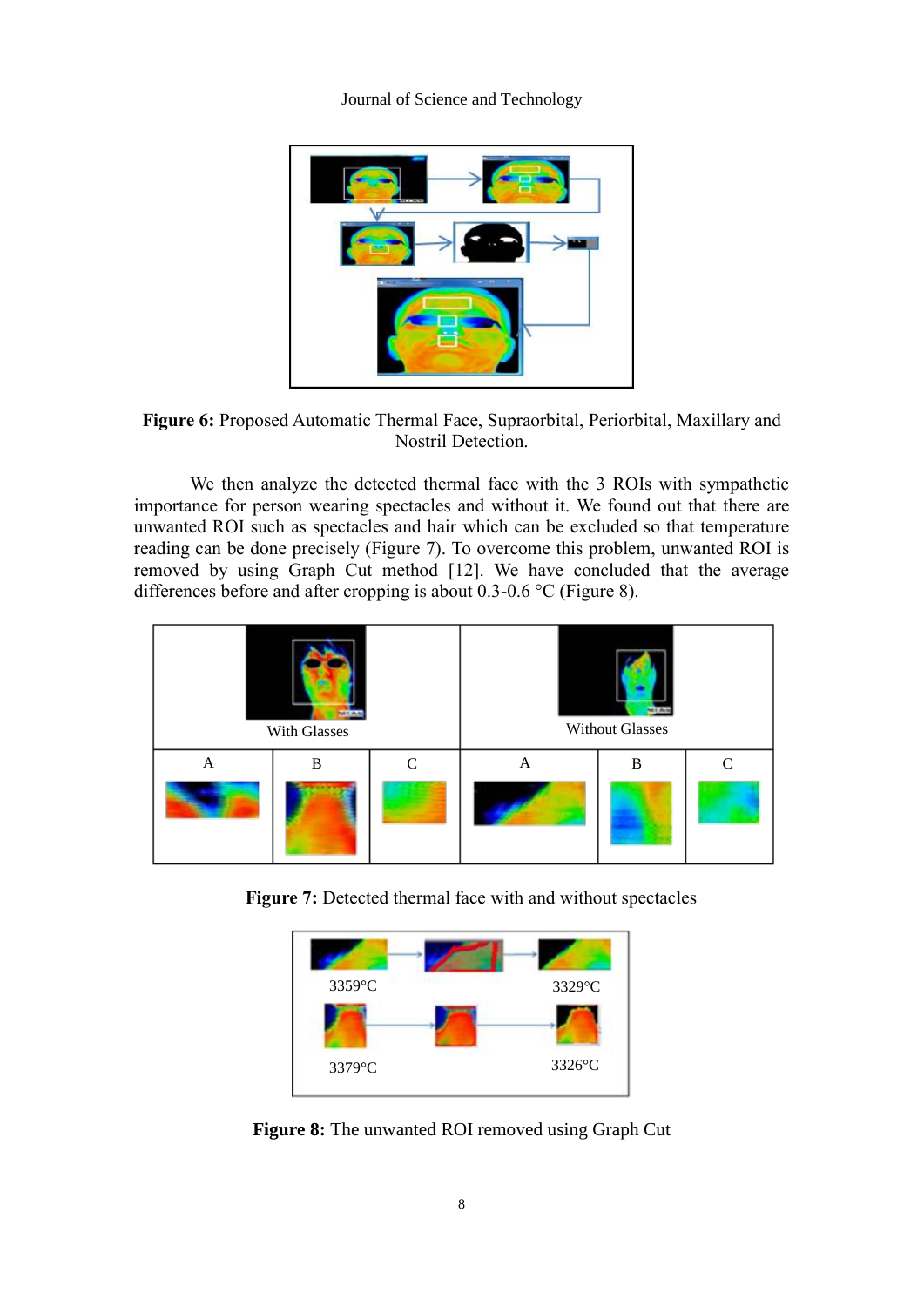One of the most salient manifestation of sustained stress is that eyebrows frown frequently [18],[19].The frowning is caused by contraction of the corrugator muscle. Activation of the corrugator muscle requires more blood, which is drawn from supraorbital vessels. Increased of the blood flow in the supraorbital vessels, directly increase the cutaneous temperature on the forehead. Our task is to detect elevated stress levels through quantification of increased vessel temperature in thermal imagery.

The proposed methodology for detecting blood vessel as in the flow chart below, (Figure 9 (a)). After the detection of supraorbital area in thermal IR, image morphology is applied on the diffused image to extract the blood vessels that are relatively low contrast compared with the surrounding tissue. We employ, top-hat segmentation method, which is the combination of the erosion and dilation operations. We are interested in the bright (hot) like structure which correspond to Blood Vessel. For this reason we employ White Top-Hat segmentation (WTH) as in equations [5].

 $I \circ S = (I \ominus S) \oplus S$  [4],  $WTH = I - (I \circ S)$  [5] Where *I: O*riginal Image*, I ○ S* : Opened Image, *I* <sup>⦁</sup> *S* **:**Closed Image *, S:*Structuring element*,* ⊝*:* Erosion*,*⊕*:*Dilation.

In order to enhance the edge and reduce noise bilateral filter is the employed. Bilateral filter is a nonlinear, edge preserving and noise reducing smoothing filter. The intensity value at each pixel in an image is replaced by a weighted average of intensity values from nearby pixels.

 $I^{filtered}(x) = \sum_{x_i \in \Omega} I(x_i) f_r(||I(x_i) - I(x)||) g_s(||x_i - x||)$  [6] where:  $I^{filtered}$  is the filtered image; I is the original input image to be filtered; x is the coordinates of the current pixel to be filtered;  $\boldsymbol{\Omega}$  is the window centered in x;  $f_r$  is the range kernel for smoothing differences in intensities.

This function can be a Gaussian function;  $g_s$  is the spatial kernel for smoothing differences in coordinates.

After applying bilateral filter, based on the RGB pixel value, the red range of pixel which is associated to blood vessel is then segmented (Figure 9 (b)) .



**Figure 9:** Blood Vessel (BV) at supraorbital Recognition System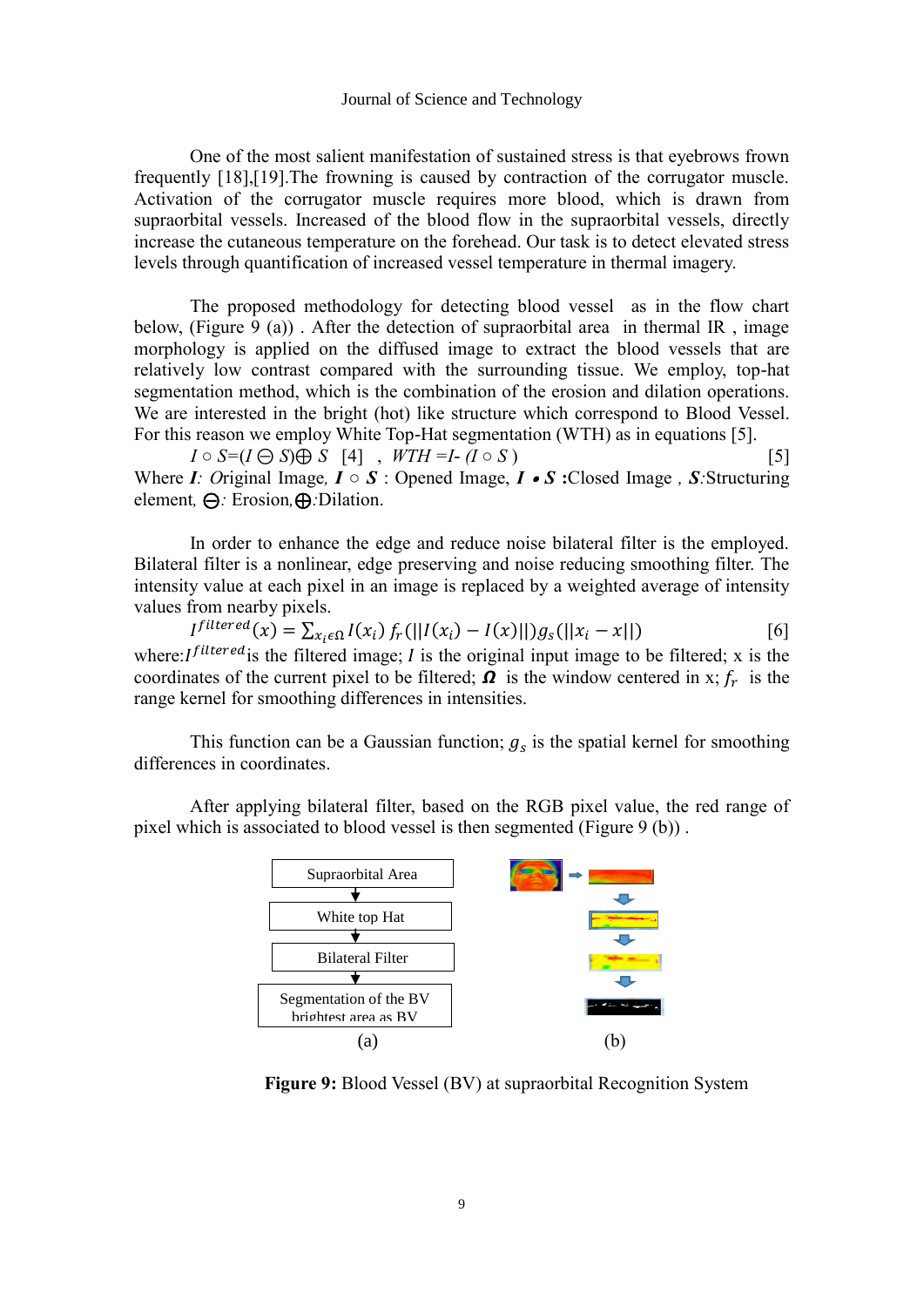# **2.4. Final Facial Feature Extraction for Visual Domain**

The same approach for locating face image in visual face is also done. At first we detect the face using Viola and Jones` Boosting algorithm and a set of Cascade structure with Haar-like features. Next, we assume that the centroid of the detected face area as nose area and nostril mask is used to recalculate the detected area and map into the facial image (Figure10).



**Figure 10**: Proposed Automatic Facial and Nostril Detection.

Figure 11, below shows the propose blinking recognition system. After the detection of face based on cascade structure with Haar-like features, the eye part is located by calculating the edge of the eyes which is considered as the brightest part of the face . Next Integral Image is calculated to determine the exact location of eyes and iris. Then based on the pixel value of iris masking, blinking is determined.



**Figure 11:** (a) Blinking Recognition System Flow ,(b) Face Recognition based on Cascade structure with Haar-like features, (c) Iris Masking (Eyes open), (d) Iris Masking (Eyes close state)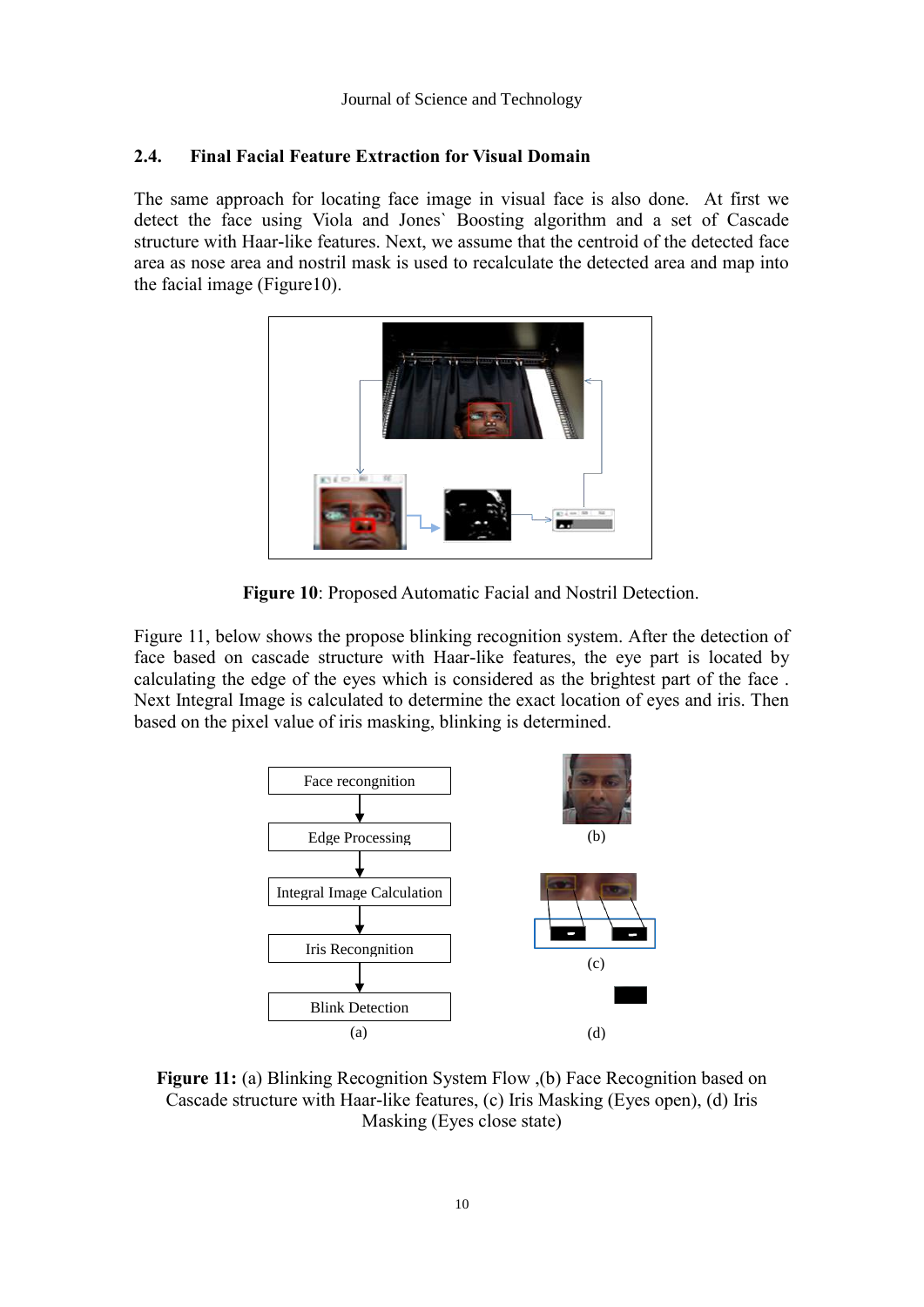# **3. EXPERIMENTS AND RESULTS**

To evaluate the alternative approaches and the effectiveness of the proposed calibration board, MRE (Multiple Regression *Equations)* is used as the metric for comparison*.* The MRE (Multiple Regression *Equations)*[7] are used as the metric for comparison. In general, it is calculated using only frames included in the calibration process. We choose to calculate MRE using entire input that has not actually been selected for calibration. The units are in pixels.

$$
MRE = \frac{\sum_{m=1}^{M} \sum_{n=1}^{N} ||p(m,n) - q(m,n)||}{MN}
$$
 [7]

M, is the total number of frames in the extended sequence, and N is the total number of calibration points per frame.  $p(m,n)$  is the pixel location of a point in the pattern, and  $q(m,n)$  is the projected location of that point using an estimate of the pose of the pattern in the particular frame.

The experiment is conducted in a normal office environment, with an ambient temperature of approximately 24°C. The calibration objects are placed at the minimum focal distances for which the pattern is fully visible, approximately 50cm from the lens. A workspace approximately  $1m<sup>3</sup>$  is required for the experiment.

The proposed calibration board is evaluated and compared with existing approaches for calibrating thermal and visual cameras. 100 calibration frames of each pattern are used to compare performance. 2 types of chessboard are printed on an A4 sheet paper. One type which is the conventional chessboard and another is the fever plaster which is in the cool gel form is attached at the back of the chessboard as in figure 2(A). A 500 W heat lamp is used for approximately 5s to heat the pattern as even as possible. Footage is then captured immediately for approximately 10s, at which point the image contrast had degenerated significantly. An identical software framework is used for both method. OpenCV function "findChessboardCorners( )" is used.

| Configuration        | MRE                  |
|----------------------|----------------------|
| Thermal (chessboard) | $0.814 \pm 0.015$ px |
| Thermal $(FCP)$      | $0.614 \pm 0.011$ px |

**Table 1:** Pattern Effectiveness (MRE And Standard Deviation).

From the above table, it is clear that calibration points on the proposed chessboard *FCP* can be more clearly located than those on the standard chessboard.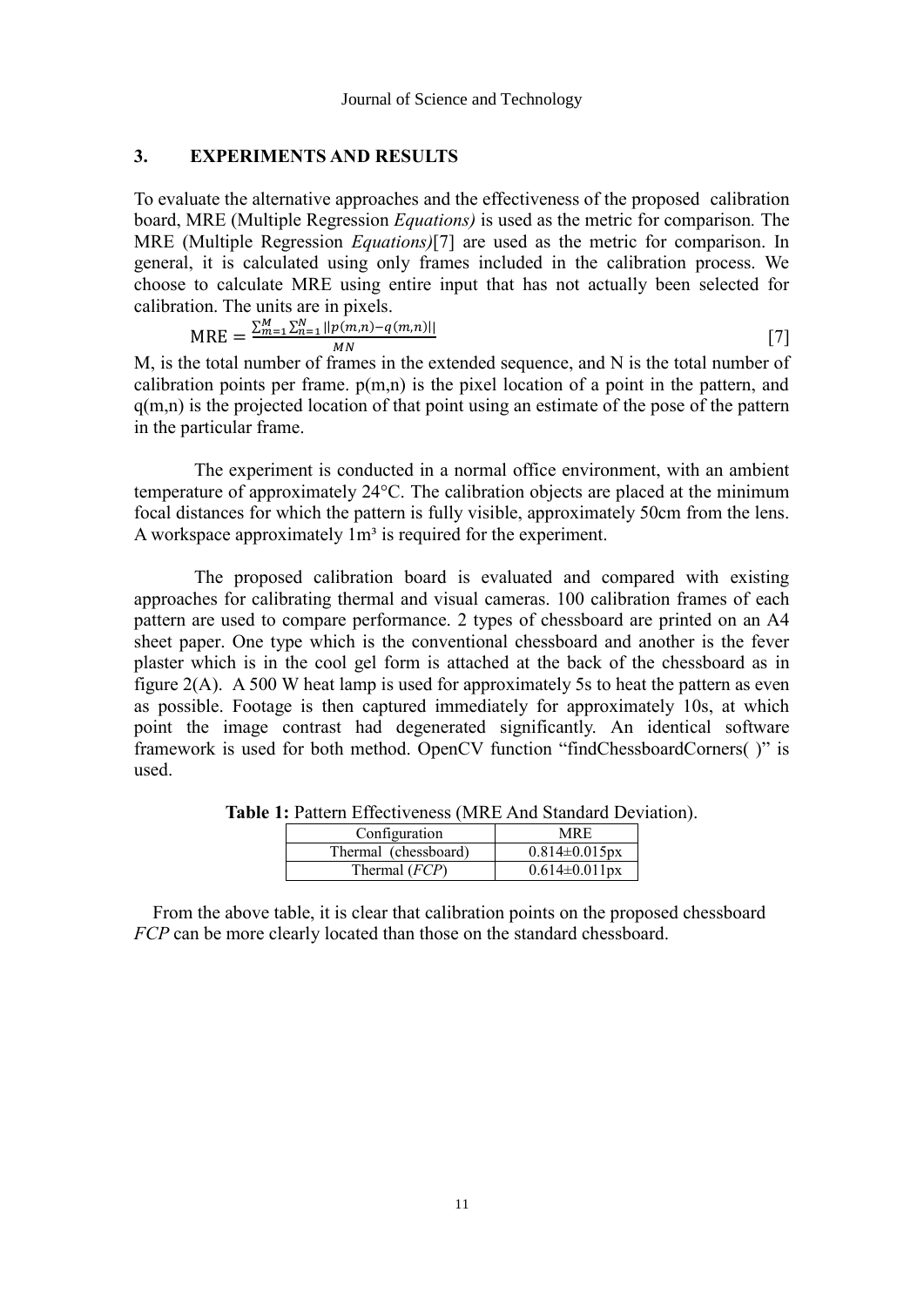| Camera                                            | Thermal Camera<br>(right)                                                    | Visual camera(left)                                              |
|---------------------------------------------------|------------------------------------------------------------------------------|------------------------------------------------------------------|
| Matrix                                            | 1270.02<br>240.15                                                            | Г272.34<br>268.15                                                |
| Optical<br><b>Distortions</b><br>coefficient<br>S | $K1: -0.39235$<br>K2: 0.25438<br>P1: 0.0011792<br>P <sub>2</sub> : 0.0051091 | $K1: -0.42242$<br>K2: 1.1506<br>$P1: -0.001509$<br>P2: 0.0004468 |

**Table 2:** Intrinsic Parameters of the Two Cameras.

**Table 3:** Extrinsic Parameters of the Two Cameras Relating to its Position.

|             | Visual vs. Thermal |  |
|-------------|--------------------|--|
| Rotation    | 0.999938  0.018628 |  |
| Matrix      | 315.41<br>$-0$ .   |  |
|             | $1 - 0.029975$     |  |
|             |                    |  |
| Translation |                    |  |
| Vector      | -79.829            |  |
|             | $-0.92904$         |  |
|             |                    |  |

In the experiment conducted, Scale Invariant Feature Transform (SIFT) is employed to extract facial features in both thermal and visual and to verify our algorithm. SIFT features are features extracted from images to help in reliable matching between different views of the same object [12]. The extracted features are invariant to scale and orientation, and are highly distinctive of the image. They are extracted in four steps. The first step computes the locations of potential interest points in the image by detecting the maxima and minima of a set of Difference of Gaussian (DoG) filters applied at different scales all over the image. Then, these locations are refined by discarding points of low contrast. An orientation is then assigned to each key point based on local image features. Finally, a local feature descriptor is computed at each key point. This descriptor is based on the local image gradient, transformed according to the orientation of the key point to provide orientation invariance. Every feature is a vector of dimension 128 distinctively identifying the neighborhood around the key point.



**Figure 12**: (a) Nostril Mask in Thermal, (b) Facial Sift Feature in Visual (c) Sift Feature Matching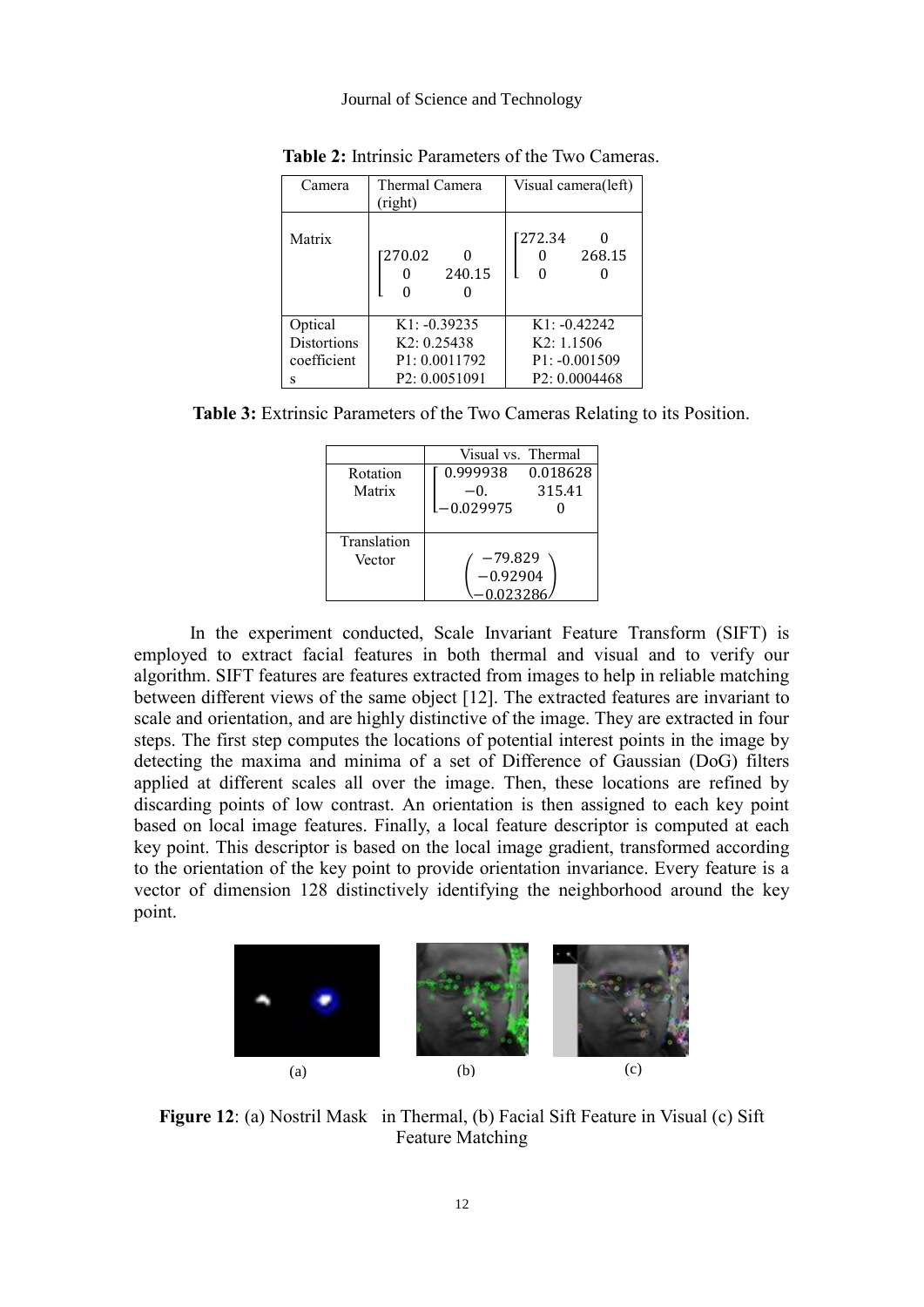At first, the nostril area in thermal IR is detected using our pair calibrated Thermal –Visible camera. Then, the face part in visible domain is detected and SIFT feature point is calculated in both domain (Figure 9). The feature matching is done and recorded as in Table 4.

| Frame          | Feature        | Feature      | Processing  | <b>Correct Matching</b> |
|----------------|----------------|--------------|-------------|-------------------------|
|                | Point 1 (TH)   | Point 2 (VI) | Time $[ms]$ |                         |
|                |                | 157          | 170.759     | 100                     |
| $\mathfrak{D}$ | $\overline{2}$ | 93           | 168.443     | 100                     |
| 3              | 11             | 106          | 171.866     | 36                      |
| 4              | 2              | 81           | 162.892     | 100                     |
| 5              | 2              | 168          | 170.921     | 50                      |
| 6              |                | 168          | 154.105     | 100                     |
| ⇁              |                | 114          | 160.873     | 100                     |
| 8              |                | 112          | 153.269     | 100                     |
| $\mathbf Q$    |                | 146          | 170.35      | 100                     |
| 10             |                | 157          | 170.972     | 100                     |

**Table 4:** Feature Matching Between Nostril Mask (Thermal)- Visible Camera

To evaluate our methodology, the experiment is conducted towards 5 subjects, tested for two times of stress stimulus experiment. The reason for conducting two times test to the subjects is to ensure that the subjects are free from any kind of stress. The subjects are also given 1 minute rest to make them calm and neutral. We utilise the stress test which is very well established method for inducing stress. Mental stress experiment, Colour word test is designed by Dr Soren Brage of MRC Epidemiology unit, Cambridge University, which consists of 2 minutes test (120 Slides), 30 seconds rest and 2 minutes test (120 Slides).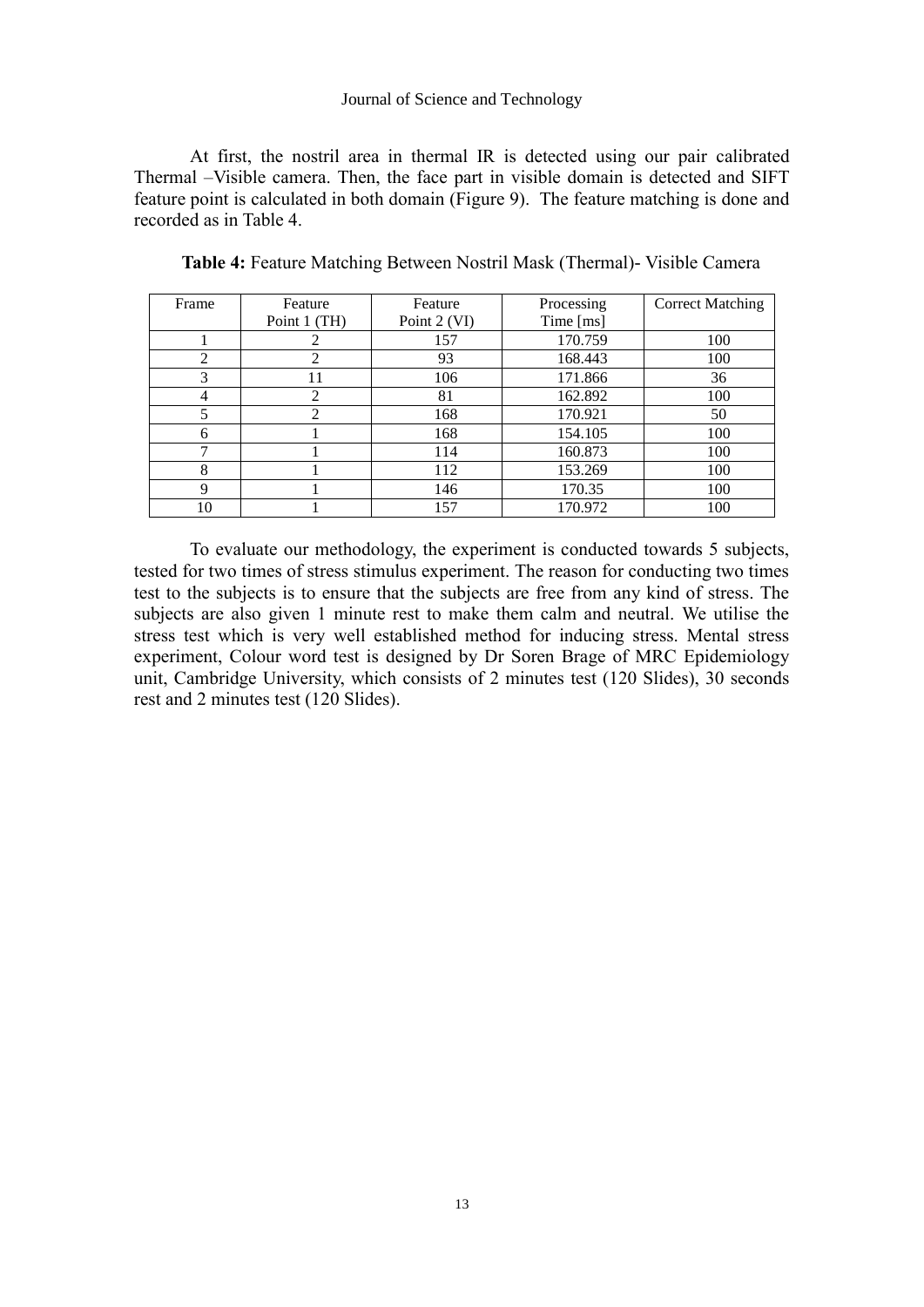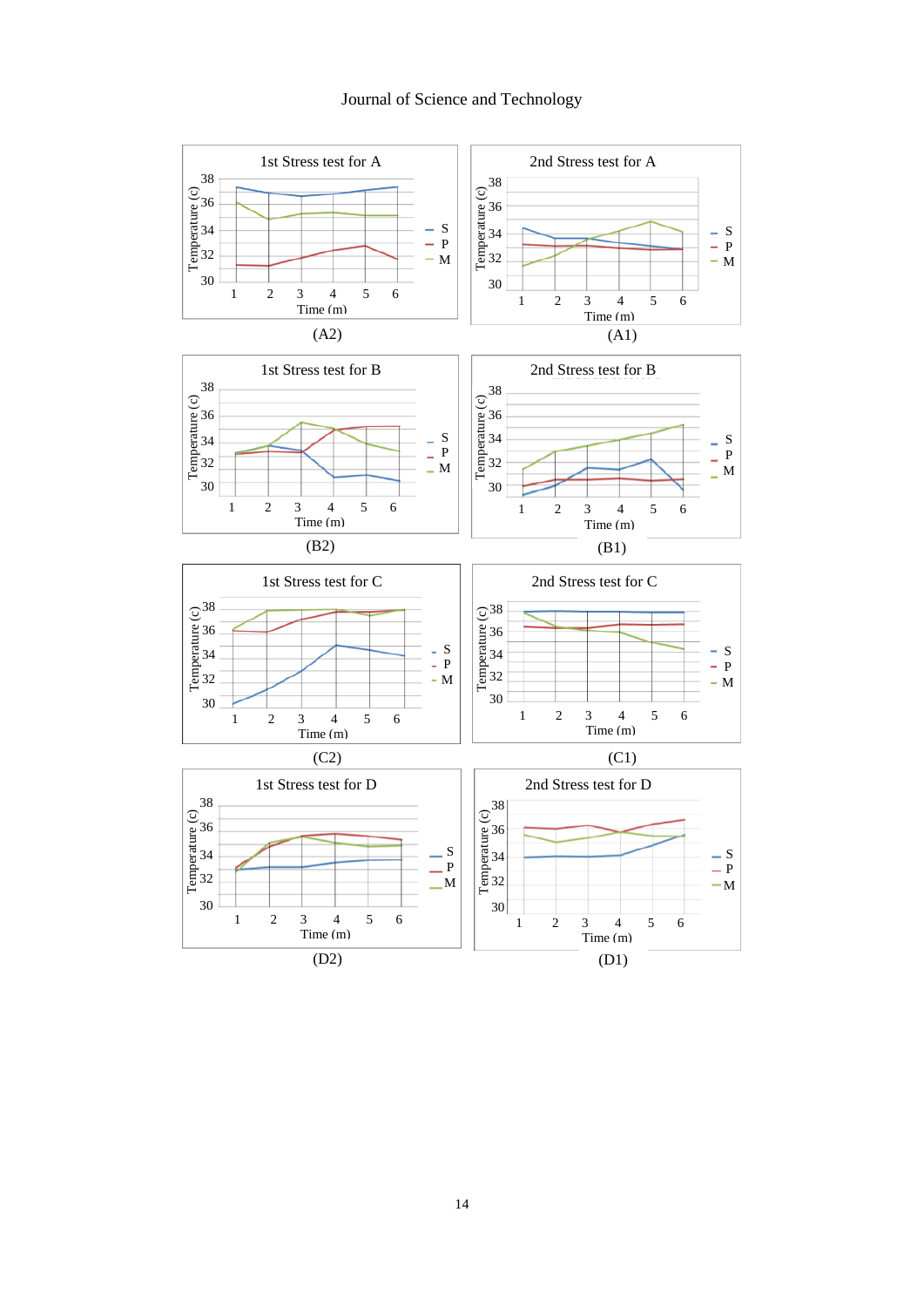

**Figure 13:** A(1)-E(1) Temperature of 5 subjects for the first time stimulus experiment conducted. A(2) - E(2) Temperature of 5 subjects for the second time stimulus experiment conducted. (average booth temperature :27.75 C, average booth humidity:43%)(Time (1): 1 minutes before stimulus, Time (2-5): Subsequent 1 minutes during stimulus, Time (6):1 minutes after stimulus)

In Figure 13 A(1)-E(1), 3 ROIs temperature differences are monitored for the first time. Subject is introduced with the stimulus test. Changes are detected mainly in the supraorbital areas. Out of 5 person, 2 person show visible blood vessel. Throughout the experiment, changes of temperature can be seen in the maxillary area. In Figure 13 A(2)-E(2), 3 ROIs temperature differences monitored for the  $2<sup>nd</sup>$  time when subject is introduced with the stimulus test. Changes are also detected in the supraorbital areas where 2 out of 5 persons show visible blood vessel. Temperature changes can be seen in the maxillary area.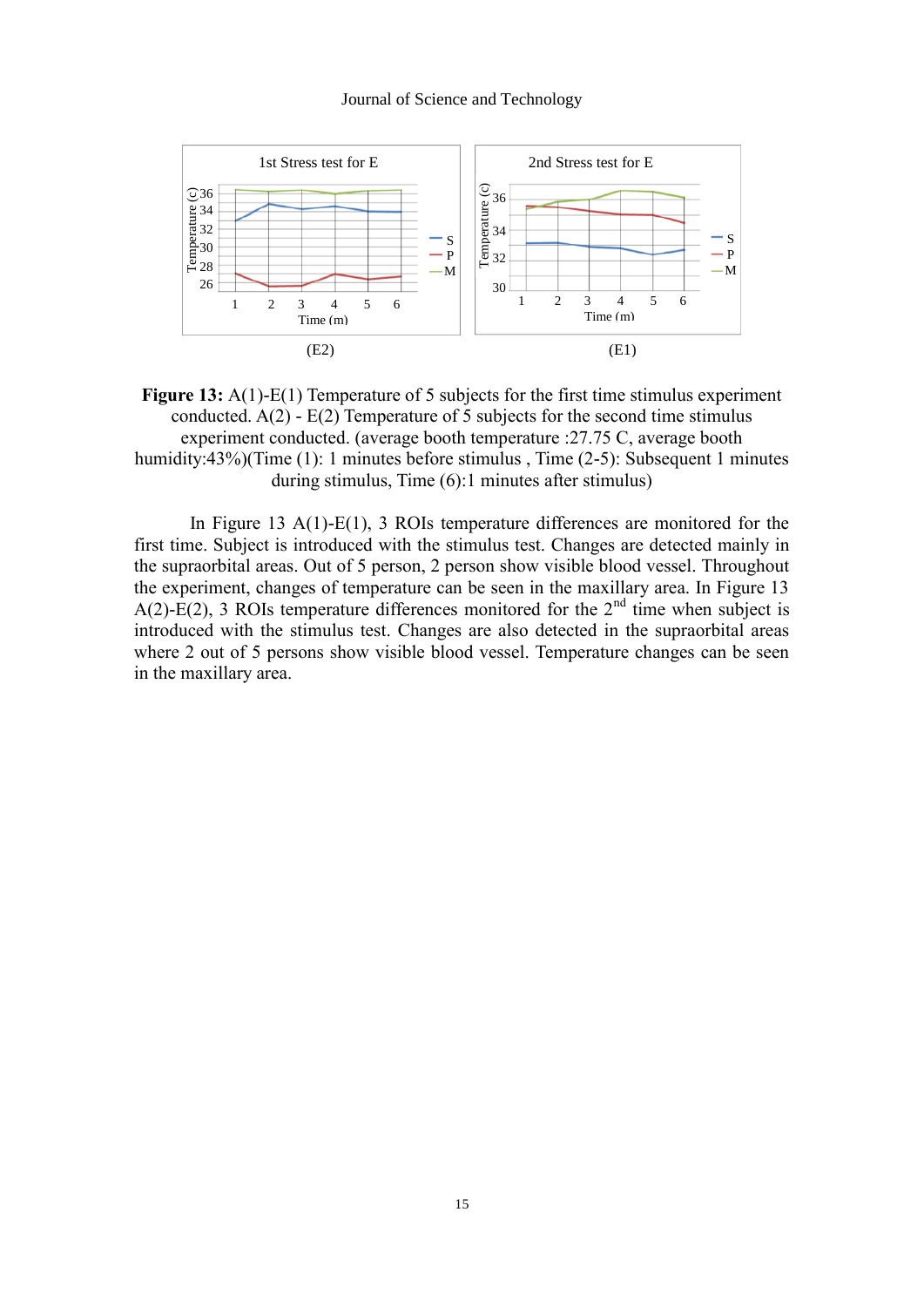

# **Figure 14:** (a) Thermal (RGB)-before stimulus experiment (b)Thermal (RGB)-after stimulus experiment (c) Thermal (grayscale) Before stimulus experiment (d) (grayscale) after stimulus experiment-blood vessel visible

In the experiment conducted (Figure 14), several subjects show increased of heat especially at the supraorbital areas. It can be clearly seen by comparing the thermal (RGB) before and after stimulus experiment. Figure 14(c) is the grayscale of the thermal image before stimulus experiment whereby no blood vessel is visible. In Figure 14 (d) the blood vessel is visible.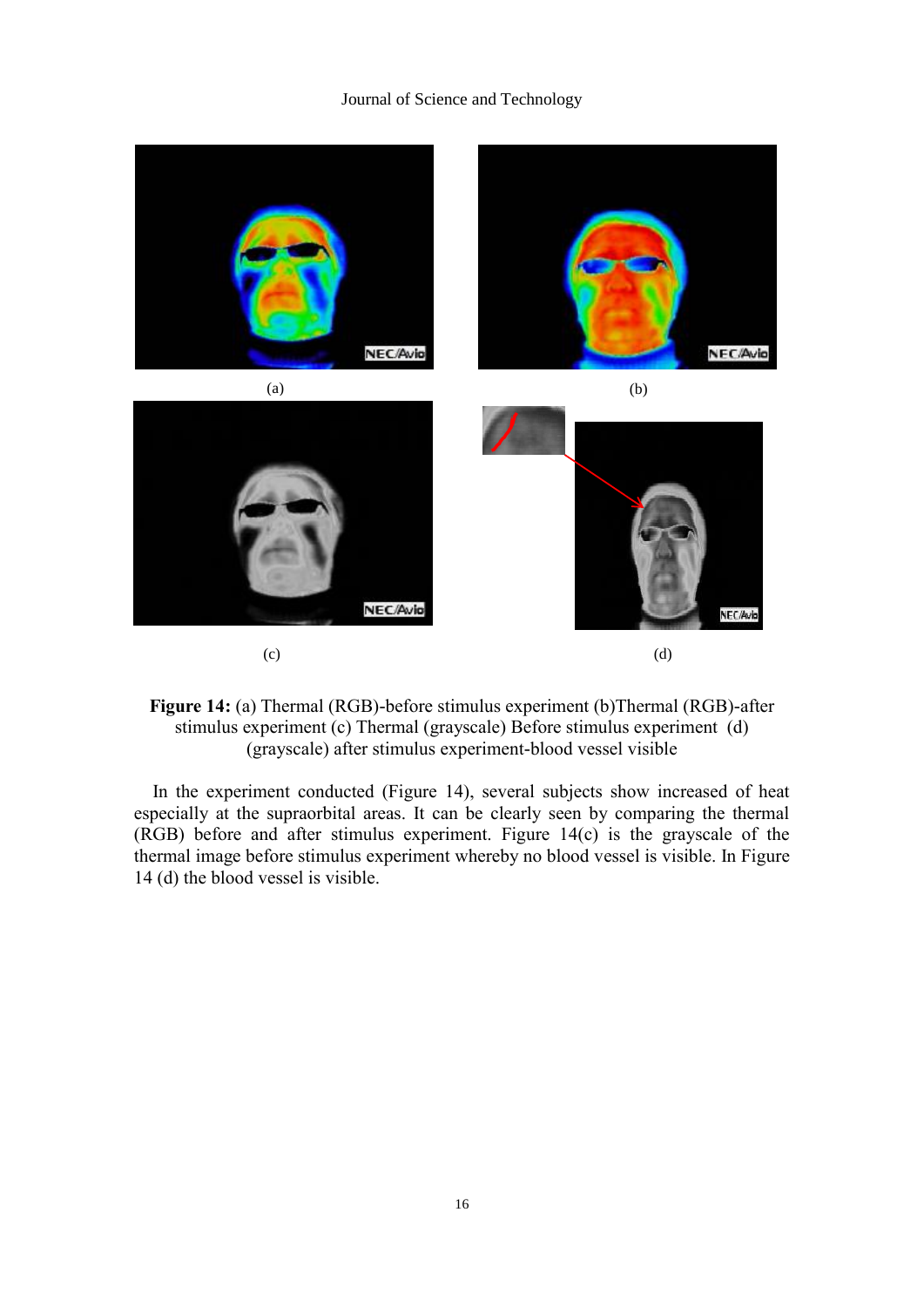

**Figure 15:** Blood Vessel Volume at Supraorbital for 4 correspondent %)(Time (1): 1 minutes before stimulus , Time (2-6): Subsequent 1 minutes during stimulus, Time (7):1 minutes after stimulus)

One of the most salient manifestation of sustained stress is that eyebrows frown more frequently [8].The frowning is caused by contraction of the corrugator muscles. Activation of the corrugator muscles requires more blood, which is drawn from supraorbital vessel. Increase blood flow in supraorbital vessels, directly increases the cutaneous temperature on the forehead. As shown in figure 15. Therefore, mental stress is highly correlated with the activation of the corrugator muscle on the forehead.

## **4. DISCUSSION AND CONCLUSION**

We have developed an Automatic Thermal Face, Supraorbital, Periorbital, Maxillary and Nostril Detection to be used for estimation of internal state. Several faces samples are taken in real time in our experimental setup to measure the effectiveness of our method . Almost 98% of correct measurement of ROI and temperature is detected. Feature matching experiment is also done to measure the effectiveness of our method of using nostril mask and shows positive results.

In the experiment which is monitoring the 3 ROIs temperatures before, during and after the stress stimulus, experiment was conducted 2 times. Thermal facial image also was monitored for possible blood vessel which is visible through the stress experiment. We have found out that user stress is correlated with the increased blood flow in three facial areas of sympathetic importance which is periorbital, supraorbital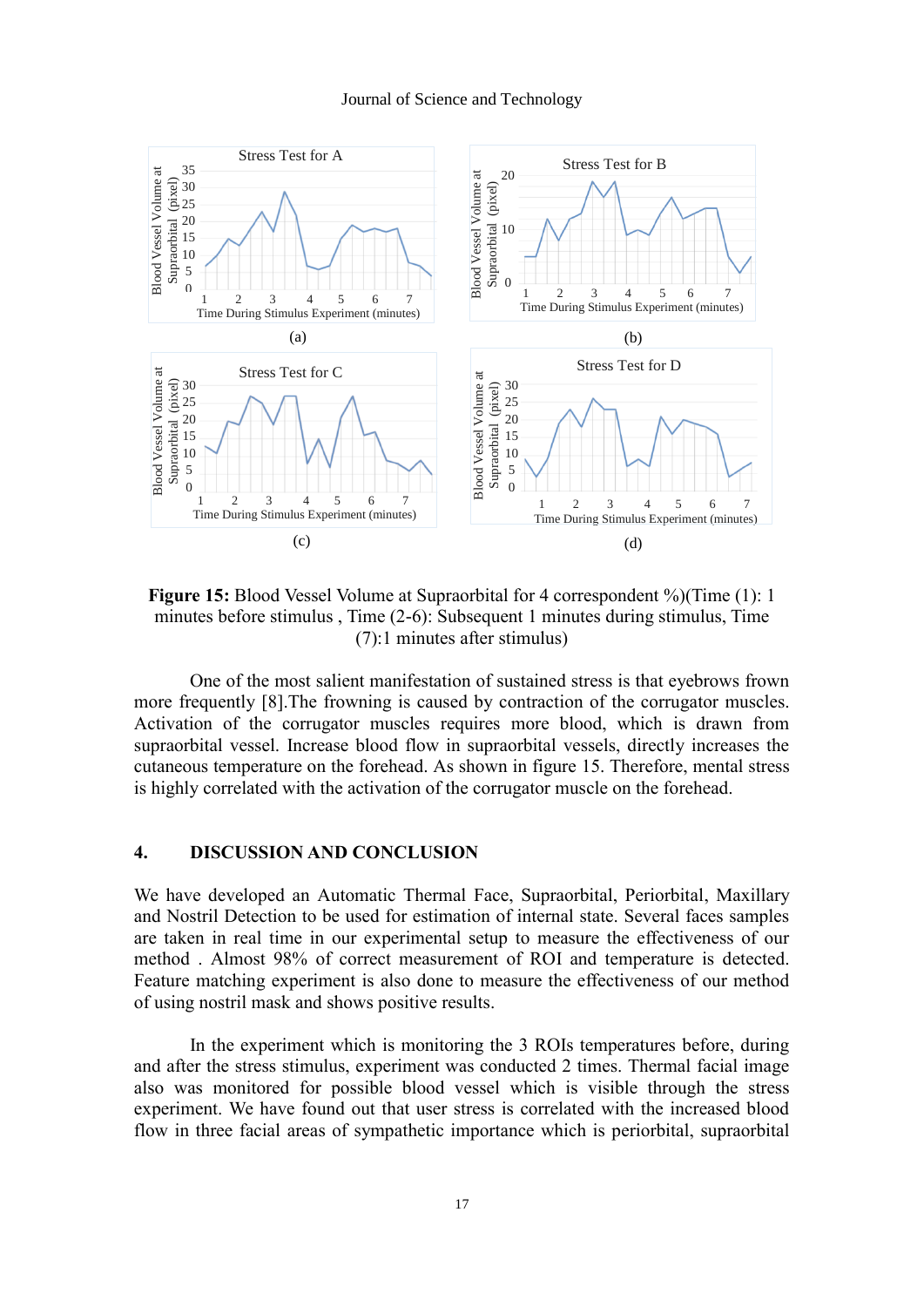and maxillary.

Mental stress is highly correlated with the activation of the corrugator muscle on the forehead. However segmenting the thermal imprints of the supraorbital vessels is challenging because they are fuzzy due to thermal diffusion and exhibit significant inter-individual and intra-individual variation. On the average the diameter of the blood vessels is 10-15µm, which is too small for accurate detection and 0.1°C warmer that the adjacent skin.

|               | Chessboard                              | <i>FCP</i> Chessboard                    |
|---------------|-----------------------------------------|------------------------------------------|
| Manufacturing | Printable from a standard printer       | Printable from a standard printer with   |
|               |                                         | cheap fever cold plaster                 |
| Heating       | A powerful $(500W+)$ flood lamp and     | A powerful (500W+) flood lamp and an     |
|               | an external power supply are required.  | external power supply are required. Easy |
|               | Difficult to get even coverage.         | to get even coverage.                    |
| Footage       | The pattern is only effective for a few | The pattern can be used easily and       |
|               | seconds after heating.                  | effectively for about 15-20 minutes.     |
| Searching     | Generally requires preprocessing        | The algorithms are very common. No       |
|               | (inversion/thresholding) Many           | preprocessing required.                  |
|               | conventional algorithms will struggle   |                                          |
|               | to find the pattern automatically       |                                          |
| Accuracy      | Less (see experiment)                   | Higher (see experiment)                  |

| Table 4: Feature Matching Between Nostril Mask (Thermal) - Visible Camera |  |
|---------------------------------------------------------------------------|--|
|---------------------------------------------------------------------------|--|

In this paper, we are using a new approach in the registration of facial thermalvisible using nostril mask and by adopting SIFT feature point extraction and matching. Experiments show that this method shows 86% of correct matching. To further improve its accuracy, it requires more accurate samples and accurate Thermal-Visible camera calibration algorithm.

The comparison between traditional heated chessboard and *FCP* is shown in table 5.The cost involved in manufacturing *FCP Chessboard is* considered cheap in comparing to other calibration board made from polished copper plate coated with high emissivity paint or calibration rig, Even though heating is required in both method, it is difficult to get an even coverage comparing to our method. The pattern also can last longer about 20 minutes

## **ACKNOWLEDGMENT**

This work was partially funded by the Japan Society for the promotion of Science (JSPS), Kagoshima University, Japan and University Tun Hussein Onn Malaysia (UTHM). We would like also to give special thanks to the Laboratory member for their invaluable inputs and assistance.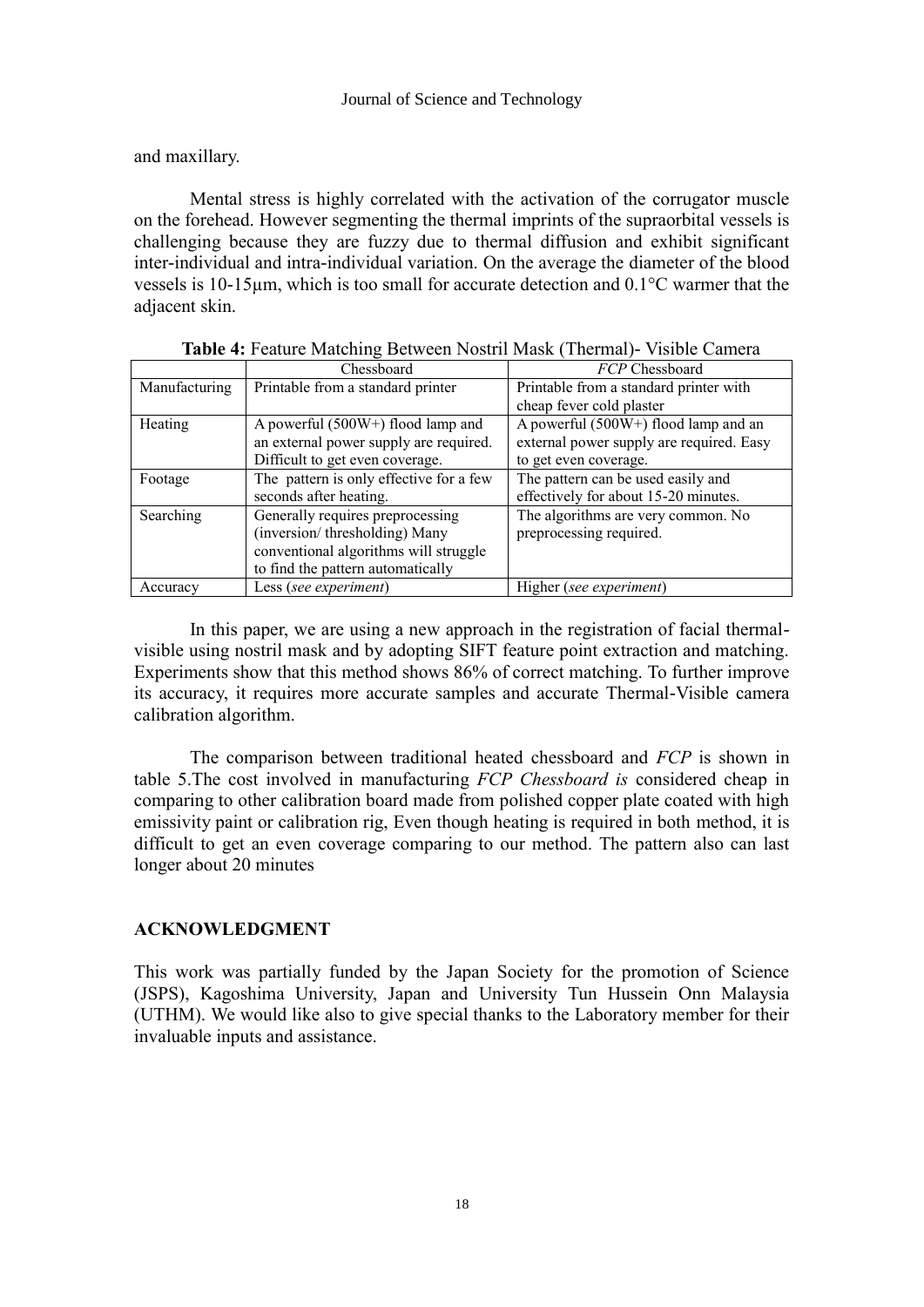# **REFERENCES**

- [1] Scheirer, J., Fernandez, R., Klein, J. and Picard, R. "Frustrating the user on Purpose: a step toward buildingan affective computer." Interacting with Computers, 14 (2002), 93-118.
- [2] Moulay Akhloufi,Abdelhakim Bendada,Jean Christphone Batsale, "State of the art in Infrared Face Recognition", QIRT Journal, Volume X,Pages 1-24.2008.
- [3] Mohd Norzali, Masayuki Kashima, Kiminori Sato,Mutsumi Watanabe "International Journal of Engineering Science and Innovative Technology (IJESIT)", December,2012, Vol.1, Issue 2,pages 170-178, November 2012.
- [4] Mohd Norzali, Masayuki Kashima, Kiminori Sato, Mutsumi Watanabe "Thermal-Visual Facial Feature Extraction Based on Nostril Mask",IAPR-Machine Vision Application 2013, Kyoto, May 21-23,2013.
- [5] J.Levine,I.Pavlidis,and M.Cooper," The face of Fear", Lancet,vol. 357,no 9270,p.1757,Jun 2001.
- [6] I.Pavlidis,N.L. Eberhardt an J.Levine," Human Behaviour:Seeing through the face of deception",Nature,vol.415,no 6867,p.35,Jan.2002.
- [7] Dvijesh, Manos Papadakis, P. Tsiamyrtzis, and I.Pavlidis,"Perinasal Imaging of Physiology Stress and Its Affective Potential" IEEE Transactions on Affective Computing Vol.3, No.3,July-September 2012.
- [8] Zhen Zu, Panagiotis Tsiamyrtiazis and Ionis Pavlidis,"The segmentation of the supraorbital vessels in thermal imagery" ,*IEEE fifth International Conferences in Advanced Video and signal based surveillance, October 2008.*
- [9] Z.Zhang,"A Flexible New Technique for camera calibration" ,*IEEE Trans. Pattern Anal. Mach. Intell.,* Vol.22,no. 11, pp. 1330-1334,Nov.2000.
- [10] Hartley R. and Zisserman A., "Multiple view geometry in computer vision*". Cambridge University Press*,2000.
- [11] Dvijesh A. Merla, P. Tsiamyrtzis, and I. Pavlidis, Imaging Facial Signs of Neurophysiological Responses" *IEEE Transactions on Biomedical Engineering Vo.56, No.2,*February 2009.
- [12] J.Stemberger,R.S.Allison ,T.Schell," Thermal Imaging as way to classify Cognitive Workload ",2010 *Canadian Conference on Computer and Robot Vision*,pp.231- 283,2010.